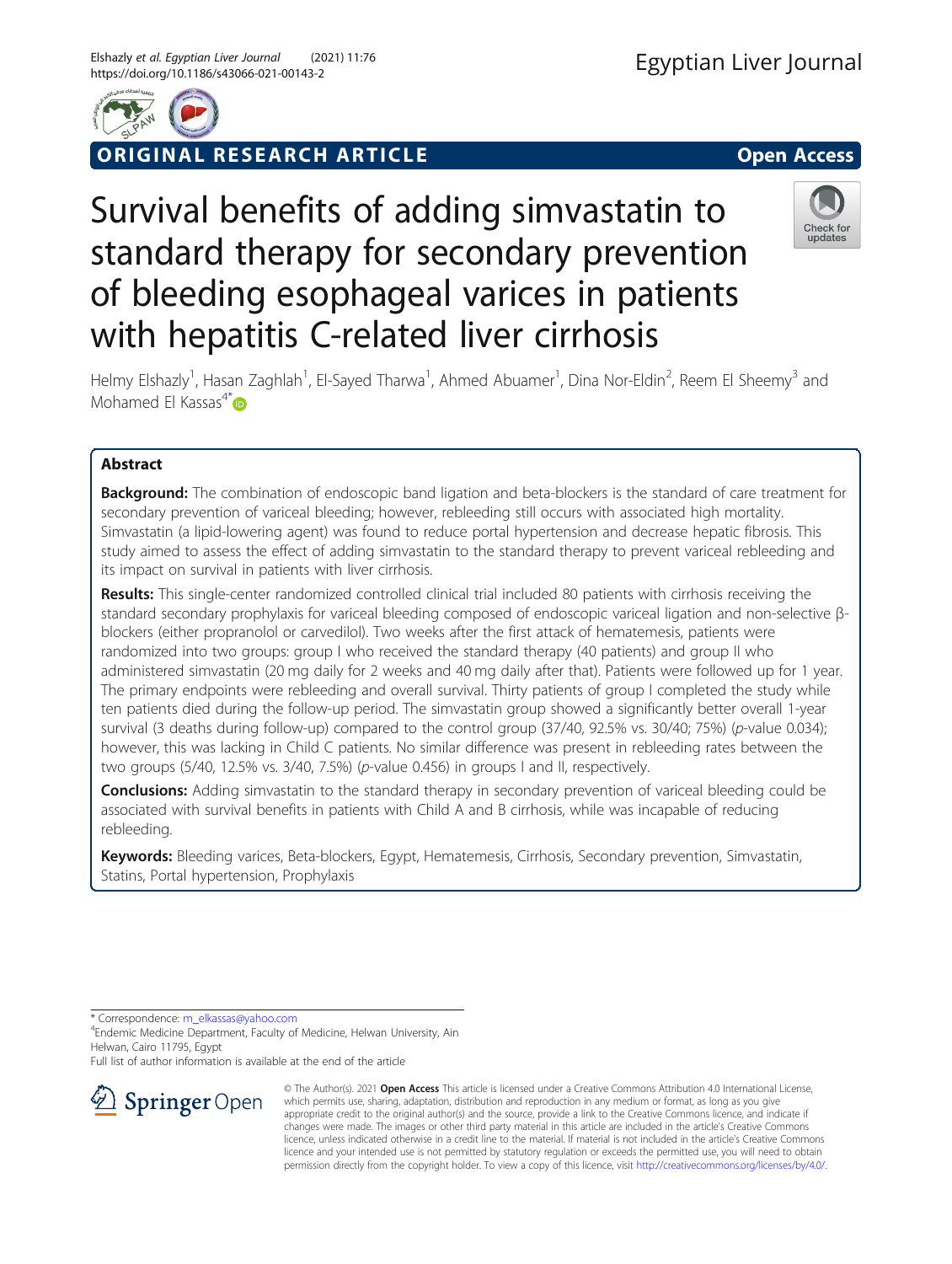### <span id="page-1-0"></span>Background

Liver cirrhosis is considered the most common cause of portal hypertension (PHT) [\[1](#page-4-0)]. Increased portal inflow and increased outflow resistance are associated with the development of PHT [[2\]](#page-5-0). Liver transplantation is indicated in patients with advanced cirrhosis complicated by PHT; furthermore, morbidity and mortality are augmented in these patients [[3,](#page-5-0) [4\]](#page-5-0). PHT management's ideal drug should decrease portal pressure by lowering intrahepatic vascular resistance while maintaining or increasing hepatic blood flow [[3\]](#page-5-0). Moreover, it should improve liver function through its antifibrotic effects, and it should be able to increase nitric oxide bioavailability in the liver to help fulfill many of these requirements [[3,](#page-5-0) [5](#page-5-0)– [8\]](#page-5-0). Currently, the available therapies for PHT are based on the use of β-adrenergic blockers, with or without organic nitrates, and allow achievement of the target hemodynamic response in less than half of patients.

Moreover, about 30% of patients may have contraindications or may not tolerate β-blockers [[9\]](#page-5-0). Statins such as simvastatin are used mainly for cardiovascular diseases and metabolic syndrome. They exert multiple pleiotropic effects and can be used safely in patients with chronic liver diseases [\[10](#page-5-0)]. Statins can have antiinflammatory and antifibrotic effects in patients with liver cirrhosis through many proposed mechanisms [[11](#page-5-0)– [14\]](#page-5-0). Some reports showed survival benefits and improvement in liver profile with simvastatin use [[14](#page-5-0), [15](#page-5-0)]. Moreover, an improvement in PHT, reduction in hepatocellular carcinoma (HCC) incidence, and delays in hepatic decompensation have been associated with the use of statins in patients with liver cirrhosis [[15](#page-5-0), [16](#page-5-0)].

We aimed to assess the effect of adding simvastatin to the standard therapy used to prevent variceal rebleeding and to evaluate its impact on survival in patients with HCV-related liver cirrhosis. Statins have a long history of being safe and tolerable medications. Because this family of drugs is generic and inexpensive, there will be few barriers to general acceptance of statins' role in preventing bleeding in patients with esophageal varices if the theory is validated.

#### **Methods**

This prospective single-center randomized control study was conducted in the National Liver Institute Hospital, Menoufia, Egypt, between June 2017 and January 2019. The target population of this study was patients with cirrhosis as diagnosed by abdominal ultrasonography and furtherly confirmed and stratified by the Child-Turcotte-Pugh score (CTP score), who recovered from the first attack of variceal bleeding. The sample size and power analysis were calculated using the Epi-Info software statistical package created by the World Health Organization and Center for Disease Control and Prevention, Atlanta, GA, USA, version 2002. The criteria used for sample size calculations were 95% confidence limit and 80% power of the study. The sample size was estimated as 40 subjects in each study group, with a total sample size of 80 participants.

Within 2 weeks of the index hematemesis episode, patients were randomized into two groups (by using closed envelops) that was previously generated with a specialized software:

Group 1 (control group) included 40 patients who received the standard secondary prophylaxis of variceal bleeding composed of endoscopic variceal band ligation and non-selective β-blockers (NSBB): either propranolol or carvedilol.

Group 2 included 40 patients who received simvastatin in addition to the previous standard secondary prophylaxis of variceal bleeding. Simvastatin was given in a dose of 20 mg daily for 2 weeks and 40 mg daily after that.

The inclusion criteria were age between 18 and 80 years, evidence of liver cirrhosis, and first attack of variceal bleeding within the previous 2 weeks. The exclusion criteria included pregnancy or lactation, hepatocellular

|  |  | Table 1 Baseline characteristics in both groups |  |  |
|--|--|-------------------------------------------------|--|--|
|--|--|-------------------------------------------------|--|--|

|              |         |                 | Range     | Mean $\pm$ S.D   | t test       | p-value |
|--------------|---------|-----------------|-----------|------------------|--------------|---------|
| Age          |         | Group I         | $33 - 63$ | $47.48 \pm 7.36$ | 0.030        | 0.863   |
|              |         | <b>Group II</b> | $33 - 65$ | $47.75 \pm 6.82$ |              |         |
| Sex          |         |                 | Group I   | Group II         | <b>Total</b> |         |
| Male         |         | N               | 22        | 30               | 52           |         |
|              |         | %               | 55.0%     | 75.0%            | 65.0%        |         |
| Female       |         | Ν               | 18        | 10               | 28           |         |
|              |         | %               | 45.0%     | 25.0%            | 35.0%        |         |
| <b>Total</b> |         | Ν               | 40        | 40               | 80           |         |
|              |         | %               | 100.0%    | 100.0%           | 100.0%       |         |
| Chi-square   | $X^2$   | 3.516           |           |                  |              |         |
|              | p-value | 0.0610.061      |           |                  |              |         |
|              |         |                 |           |                  |              |         |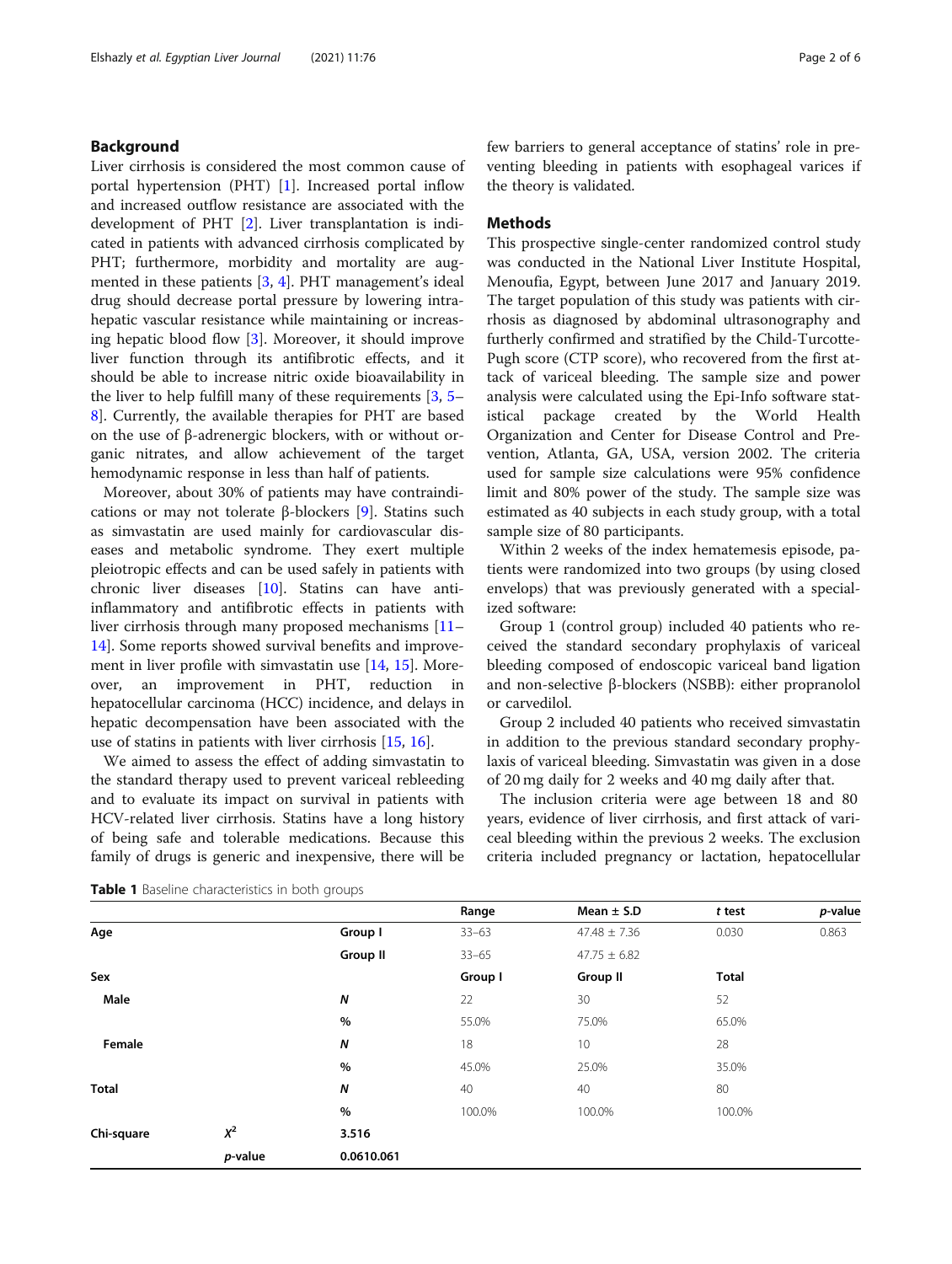carcinoma, creatinine above 2 mg/dL, CTP score > 13, contraindication for statins, previous portosystemic shunt, bleeding gastric varices, thrombosed portal vein or portal vein malformations, previous treatment with the standard of care prophylaxis (before the index episode), and previous exposure to statins within 1 month of randomization.

All recruited patients received the standard secondary prophylaxis of variceal bleeding (endoscopic variceal band ligation and NSBB). Medical prophylaxis (NSBB) started after a week of the index hematemesis episode, with either propranolol or carvedilol. Doses of NSBB were increased gradually to the maximum tolerated dose. After having the initial endoscopic band ligation session, scheduled endoscopic follow-up was arranged 2 to 4 weeks after and repeated until reporting variceal eradication. Patients were followed up regularly after 2 weeks of randomization; at months 3, 6, and 9; and at the end of the follow-up year. Other concomitant medications of the study patients were maintained during the follow-up period. Upper GI endoscopy was the standard gold method used in diagnosing and staging gastroesophageal varices (GOVs) (small varices < 5 mm and large varices  $> 5$  mm).

### Results

The current study included 80 patients with cirrhosis and PHT (40 in each group). Regarding the cause of cirrhosis, 77 patients were hepatitis C virus (HCV)-positive, two were hepatitis B virus (HBV)-positive, and one had combined HCV and HBV infections. There was no statistically significant difference between the two groups regarding age, sex, clinical features, and medical history (hypertension, diabetes mellitus, and diuretics therapy history). Baseline characteristics in both groups are detailed in Table [1.](#page-1-0)

Also, no significant difference was encountered in the CTP score between the two studied groups (Table 2).

Table 2 Comparison of the Child-Pugh score classification of the studied groups

| Child score  |         |       | Group I | <b>Group II</b> | <b>Total</b> |
|--------------|---------|-------|---------|-----------------|--------------|
| A            |         | N     | 8       | 9               | 17           |
|              |         | %     | 20.0%   | 22.5%           | 21.3%        |
| В            |         | N     | 21      | 19              | 40           |
|              |         | %     | 52.5%   | 47.5%           | 50.0%        |
| c            |         | N     | 11      | 12              | 23           |
|              |         | %     | 27.5%   | 30.0%           | 28.8%        |
| <b>Total</b> |         | N     | 40      | 40              | 80           |
|              |         | $\%$  | 100.0%  | 100.0%          | 100.0%       |
| Chi-square   | $X^2$   | 0.202 |         |                 |              |
|              | p-value | 0.904 |         |                 |              |

Table 3 Endoscopic finding of the two studied groups

| Endoscope |         |      | Group I           | Group II     | $X^2$ | p-value |
|-----------|---------|------|-------------------|--------------|-------|---------|
| 15 days   | Grade 2 | Ν    | 21                | 24           | 2.237 | 0.327   |
|           |         | $\%$ | 52.5%             | 60.0%        |       |         |
|           | Grade 3 | N    | 13                | 14           |       |         |
|           |         | %    | 32.5%             | 35.0%        |       |         |
|           | Grade 4 | Ν    | 6                 | 2            |       |         |
|           |         | $\%$ | 15.0%             | 5.0%         |       |         |
| 3 months  | Grade 2 | N    | 22                | 31           | 5.901 | 0.052   |
|           |         | $\%$ | 55.0%             | 77.5%        |       |         |
|           | Grade 3 | Ν    | $12 \overline{ }$ | 8            |       |         |
|           |         | $\%$ | 30.0%             | 20.0%        |       |         |
|           | Grade 4 | Ν    | 6                 | $\mathbf{1}$ |       |         |
|           |         | %    | 15.0%             | 2.5%         |       |         |
| 6 months  | Grade 2 | Ν    | 27                | 33           | 5.667 | 0.059   |
|           |         | $\%$ | 67.5%             | 82.5%        |       |         |
|           | Grade 3 | Ν    | 8                 | 7            |       |         |
|           |         | $\%$ | 20.0%             | 17.5%        |       |         |
|           | Grade 4 | N    | 5                 | 0            |       |         |
|           |         | $\%$ | 12.5%             | .0%          |       |         |
| 9 months  | Grade 2 | N    | 32                | 35           | 3.134 | 0.209   |
|           |         | $\%$ | 80.0%             | 87.5%        |       |         |
|           | Grade 3 | N    | 5                 | 5            |       |         |
|           |         | %    | 12.5%             | 12.5%        |       |         |
|           | Grade 4 | Ν    | 3                 | 0            |       |         |
|           |         | $\%$ | 7.5%              | .0%          |       |         |
| 12 months | Grade 2 | N    | 32                | 35           | 3.134 | 0.209   |
|           |         | %    | 80.0%             | 87.5%        |       |         |
|           | Grade 3 | Ν    | 5                 | 5            |       |         |
|           |         | $\%$ | 12.5%             | 12.5%        |       |         |
|           | Grade 4 | N    | 3                 | 0            |       |         |
|           |         | $\%$ | 7.5%              | 0%           |       |         |

Also, no statistically significant difference between the two groups was present in baseline laboratory analysis (blood picture indices, liver and kidney function tests, INR). After having the initial endoscopic band ligation session, scheduled endoscopic follow-up was performed at 2–4 weeks after; at months 3, 6, and 9; and at the end of the follow-up year. Detailed follow-up results of the performed endoscopies are reported in Table 3.

Statistically significant survival benefits were observed in the simvastatin group (37/40; 92.5%) as compared to the control group (30/40; 75.0%) ( $p$ -value = 0.034). Upon stratifying the patients according to CTP score, there was a significant difference in survival in patients with CTP A & B classes ( $p < 0.05$ ), while no survival benefits were found in CTP class C patients, as shown in Fig. [1](#page-3-0). All reported deaths in both groups were linked to events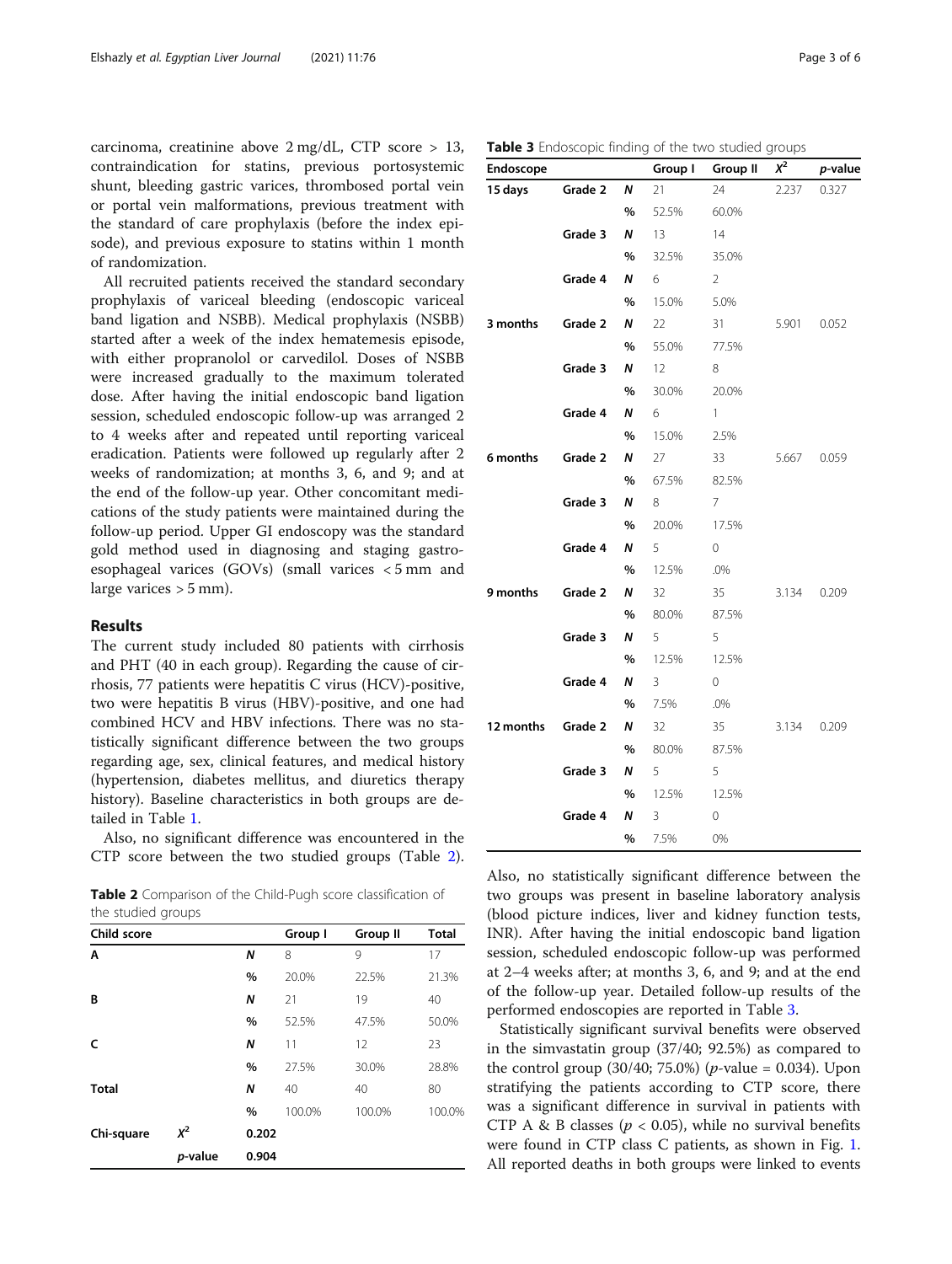<span id="page-3-0"></span>

related to the existing liver disease including encephalopathy and bleeding episodes. Meanwhile, no significant difference was present in rebleeding rates between the two groups, as 5 cases in group 1 experienced bleeding attacks (12.5%), compared to 3 cases in group II  $(7.5%)$  (*p*-value 0.456). A highly significant difference was noted in the incidence of hepatic encephalopathy (HE) between group I (15/40) and group II (0/40) ( $p < 0.05$ ); however, this effect was not present in multivariate analysis (Table 4). No significant difference was observed in the occurrence of adverse events during the study between the two groups as regards diarrhea (5% and 10%) and worsening of ascites (17.5% and 22.5%) in groups I and II, respectively; however, myalgia was more frequent in the simvastatin group (5% in group I and 20% in group II, p-value 0.043). Multivariate analysis was performed to test simvastatin's effect and confirmed that only survival was affected and no statistical differences between the 2 groups in other factors

Table 4 Multivariate analysis of the effect of simvastatin in improving the survival

|                | Multivariate           |          |  |
|----------------|------------------------|----------|--|
|                | OR (95% CI)            | p-value  |  |
| Encephalopathy | $0.725(0.352 - 1.652)$ | 0.998    |  |
| Survival       | $0.136(0.020 - 0.916)$ | $0.040*$ |  |
| Myalgia        | 5.812 (0.658-51.361)   | 0.113    |  |
| Child score    | 4.419 (0.874-22.341)   | 0.072    |  |

like the presence of encephalopathy, myalgia, and Child score of the studied patients (Table 4).

#### **Discussion**

In the current study, there was a significant reduction in the incidence of HE episodes in the simvastatin group  $(0/40)$ , compared to the control group  $(15/40)$ , and this is in accordance with the finding of studies which showed survival benefits and improvement in liver functions with simvastatin [\[14](#page-5-0), [15\]](#page-5-0). Improvement in PHT, reduction in the incidence of HCC, and delays in hepatic decompensation have been associated with statin therapy among patients with cirrhosis [\[15](#page-5-0), [16](#page-5-0)]. In our study, there was no significant difference between the two groups concerning INR, albumin level, total bilirubin, AST, and ALT, and this comes with an agreement with the findings in most of the studies discussing the impact of statins on the liver biochemical profile [\[17](#page-5-0)–[19](#page-5-0)]. Statins are known to decrease Rho-kinase activity in activated hepatic stellate cells [[11\]](#page-5-0). Besides, statins have anti-inflammatory, immunomodulatory, and antioxidant properties [\[12\]](#page-5-0). Simvastatin is also known to induce Krüppel-like factor 2, which improves liver fibrosis and PHT by increasing nitric oxide bioavailability [[13,](#page-5-0) [14](#page-5-0)]. Generally, conflicting reports are available in the literature regarding liver function changes with statin use, with an insignificant risk of elevated transaminases [[20](#page-5-0), [21\]](#page-5-0). No significant difference was observed in the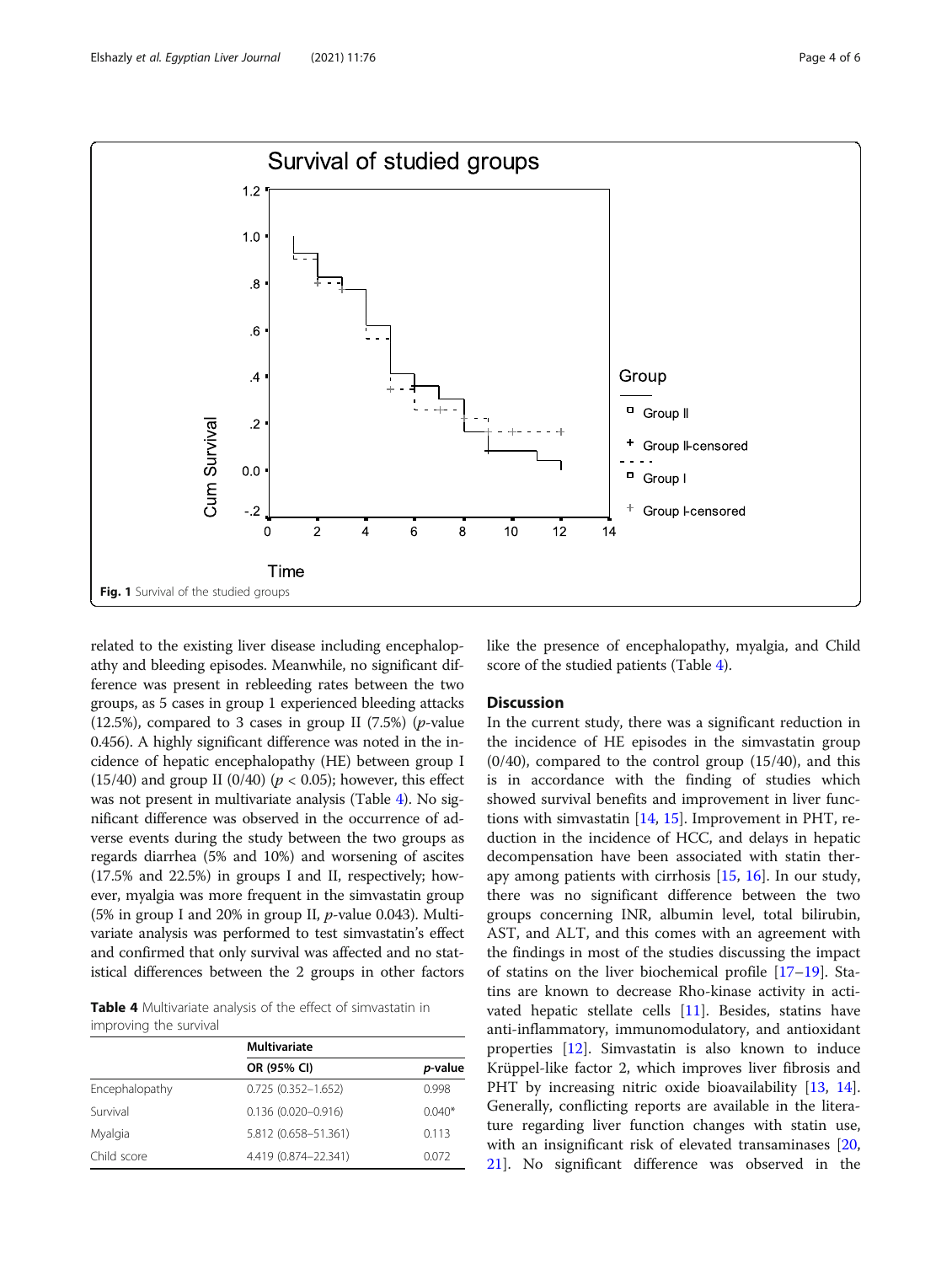<span id="page-4-0"></span>adverse effects noted during the study between the two groups in terms of diarrhea or worsening of ascites; however, there was a significant difference between the two study groups in myalgia, while other studies found no significant difference in adverse effect in the term of diarrhea, ascites, and myalgia noted during the study [[17,](#page-5-0) [18](#page-5-0)]. Regarding the survival of patients in the two studied groups, there was a significant difference between them. This agrees with Motzkus-Feagans and his colleague [\[17](#page-5-0)] and agrees with a study done using the Veteran Affairs Clinical Case Registry [[22\]](#page-5-0). This study described the effect of statins in cirrhotic HCV patients matched 1:5 with statin non-users, finding fewer decompensation episodes and death in statin users. No differences in comorbidities, metabolic conditions, or hepatic function were reported between the groups. The positive effect of statins in cirrhosis decompensation and mortality persisted at 10 years after adjustment for age, FIB-4 index score, serum level of albumin, model for end-stage liver disease (MELD), and CTP scores [\[22](#page-5-0)]. In our study, no significant difference was observed between the two groups as regards variceal rebleeding. This also agrees with the finding of Motzkus-Feagans et al., who proved that rebleeding rates were not different between the treatment and the control [[17\]](#page-5-0).

Regarding survival in CTP score A and B patients, there was a significant difference between the two studied groups. At the same time, there was an increased survival in group II patients compared to group I. The same finding was conveyed by Motzkus-Feagans and his colleague, who reported an increased survival in decompensated cirrhotic patients who received simvastatin after variceal bleeding [\[17](#page-5-0)]. Similarly, Pollo-Flores and colleagues reported the same findings after evaluating statin use in cirrhotic patients to look for increased mortality or decompensation with a mean follow-up of 36 months, including most cirrhotic patients at an early stage (CTP score A) [[23\]](#page-5-0). They show that statin use was associated with lower mortality and fewer hepatic decompensation episodes in multivariate analysis.

More prolonged administration of simvastatin treatment than placebo for severe PHT was assessed in a blinded randomized controlled trial. Three months of 40 mg simvastatin in 24 patients, most CTP A and B nearly two-thirds with use of NSBB and medium/ large esophageal varices including 30% with previous variceal bleeding, showed a significant reduction in HVPG with greater effect in patients with previous variceal bleeding and medium/large esophageal varices. Again, no significant increase in adverse events from the use of simvastatin was reported [\[23](#page-5-0)]. Regarding survival in Child C patients, no significant difference was observed between the two studied groups, which matches the published data in this regard [\[17](#page-5-0)].

The current study has some limitations, such as the relatively small sample size, which could be attributed to our narrow inclusion criteria and the long-term followup required for the participants. Repeating the experiment with a larger sized sample could confirm our findings.

#### **Conclusions**

Adding simvastatin to the standard therapy in secondary prevention of variceal bleeding could be associated with survival benefits in patients with Child A and B cirrhosis, while it was incapable of reducing rebleeding. Further studies are required to confirm this survival benefit.

#### **Abbreviations**

CTP score: Child-turcotte-pugh score; GOVs: Gastroesophageal varices; HCV: Hepatitis C virus; HBV: Hepatitis B virus; MELD: Model for end-stage liver disease; NSBB: Non-selective β-blockers; PHT: Portal hypertension

#### Acknowledgements

None

#### Authors' contributions

The study was designed by HE, HA, and EST. AA and DNE collected the study data and oversaw the participant visits. MEK and RE provided regulatory oversight. DNE, RE, and MEK wrote the first draft of the article. All authors contributed to the reviewing and editing of the article and approved the final version. Article preparation was done by all study authors, and the decision to submit the article for publication was made by all the study authors.

#### Funding

This is a non-funded work.

#### Availability of data and materials

The datasets used and/or analyzed during the current study are available from the corresponding author on reasonable request.

#### Declarations

#### Ethics approval and consent to participate

All procedures performed in this study involving human participants were following the ethical standards of the institutional and/or national research committee and with the 1964 Helsinki Declaration and its later amendments or comparable ethical standards. The study was approved by the Research Ethics Committee (REC) for human subject research at the National Liver Institute in 2017. Informed consent was obtained from all individual participants included in the study.

#### Consent for publication

All authors agree to the journal rules for publications.

#### Competing interests

The authors declare that they have no competing interests.

#### Author details

<sup>1</sup>Hepatology and Gastroenterology Department, National Liver Institute, Menoufia University, Menoufia, Egypt. <sup>2</sup>Tanta Fever Hospital, Tanta, Gharbiah Egypt. <sup>3</sup>Tropical Medicine Department, Faculty of Medicine, Minia University Minya, Egypt. <sup>4</sup> Endemic Medicine Department, Faculty of Medicine, Helwan University, Ain Helwan, Cairo 11795, Egypt.

#### Received: 6 April 2021 Accepted: 30 August 2021 Published online: 12 September 2021

#### References

1. Bosch J, Abraldes JG, Berzigotti A, García-Pagan JC (2009) The clinical use of HVPG measurements in chronic liver disease. Nat Rev Gastroenterol Hepatol. 6(10):573–582. <https://doi.org/10.1038/nrgastro.2009.149>